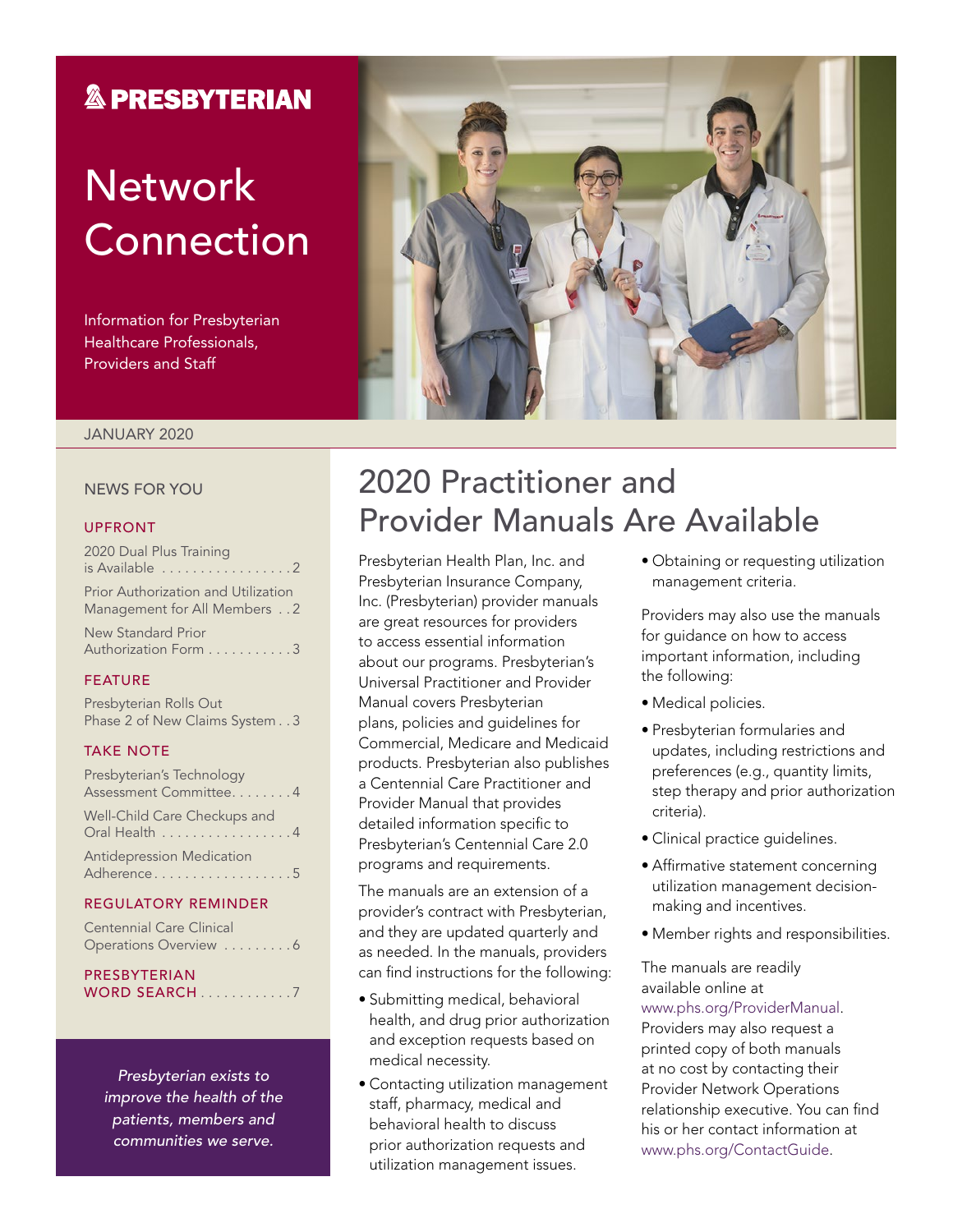## 2020 Dual Plus Training is Available

Contracted providers who render services to Presbyterian Dual Plus members are required to complete Dual Plus training annually. The training for 2020 is now available to providers. The self-guided, online training module is available on the Presbyterian website at the following link: [phppn.org.](https://www.phscampus.com/eLearning/DSNP_2020/index.html)

Presbyterian Dual Plus is an HMO Special Needs Plan (D-SNP) for individuals who are eligible for both Medicare and full and partial Medicaid benefits. It is designed to meet the medical, behavioral

and long-term care needs of eligible members.

The training takes about 30 minutes to complete and requires providers to attest to completing the module. Please note that office staff cannot complete the training on behalf of the provider. We are asking providers to complete Presbyterian Dual Plus training as soon as possible.

We want to thank providers for their commitment to improve the health of the patients, members and communities we serve.

## Prior Authorization and Utilization Management for All Members

Presbyterian does its best to ensure all members receive the care they need, when they need it. One of the ways we ensure members receive excellent care is through our Utilization Management (UM) program.

Presbyterian's UM program evaluates the appropriateness, medical need and the efficiency of healthcare services, procedures and facilities. UM processes are comprised of a comprehensive set of integrated components, including the following:

- Prior authorization.
- Concurrent review.
- Continued-stay review.
- Retrospective review.
- Discharge planning.
- Transition of care.

Our team of nurses, pharmacists, behavioral health specialists, therapists and medical directors are available 24 hours a day, seven days a week, to assist providers with authorizations or verification of benefits.

A list of services that require prior authorization can be found on our website at [www.phs.org/providers](https://www.phs.org/providers/Pages/default.aspx). If providers have questions about prior authorizations or UM, they can call our Presbyterian Customer Service Center at (505) 923-5757 or 1-888- 923-5757, Monday through Friday from 8 a.m. to 5 p.m.

### New Contact Information for Utilization Management

The Utilization Management (UM) department that facilitates Early and Periodic Screening Diagnostic and Treatment (EPSDT) and Medically Fragile Waiver services recently updated its contact information.

Providers who request a prior authorization for Medically Fragile Waiver services or have authorization inquiries for EPSDT services will need to use the following contact information:

Phone: (505) 923-8145

Fax email: [PHPClinOpsAuths@phs.org](mailto:PHPClinOpsAuths@phs.org)

Fax number: (505) 355-7635

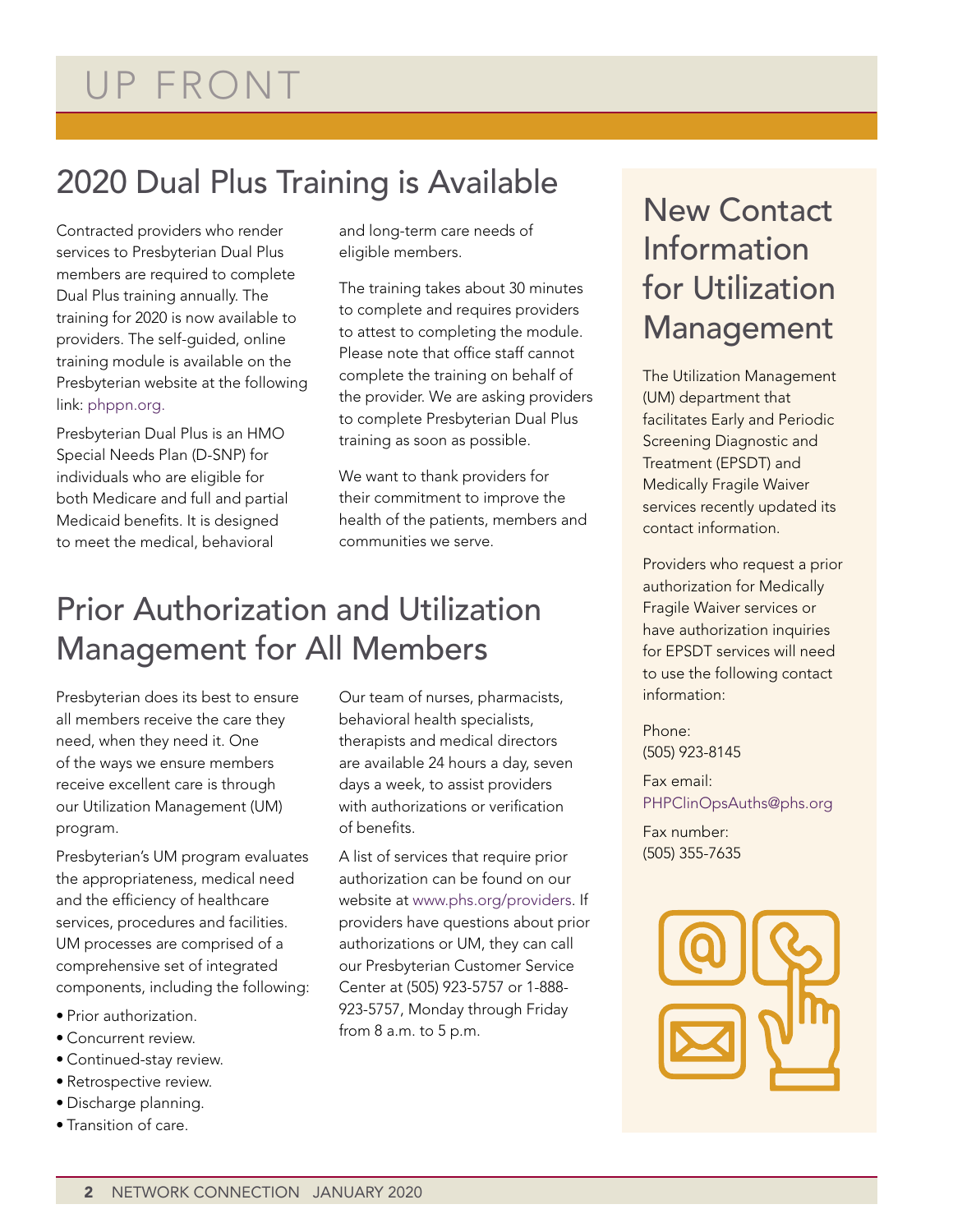### New Standard Prior Authorization Form

Presbyterian requires providers to submit a prior authorization (PA) request for specialized services and/or prescription drugs before rendering services to patients and members. PAs help ensure that patients and members receive the appropriate medical plan benefits for medically necessary care.

In an effort to reduce provider frustration and administrative burden, the New Mexico Legislature passed the Health Insurance Prior Authorization Act, which requires the implementation of a new standardized PA form.

Starting Jan. 1, 2020, Presbyterian will require providers to use the new standardized PA form for commercial, self-funded and Medicaid lines of business.

The new PA form meets guidelines set by legislation under the Health Insurance Prior Authorization Act. It is intended to streamline the PA process for non-emergency medical care and pharmaceutical or related benefits. The new PA form will also include the appropriate fax numbers for a variety of services (e.g., pharmacy, behavioral health, physical health, etc.).

Physical health, medical pharmacy and behavioral health providers can find the new PA form using the following link: https://www.phs.org/ providers/authorizations/Pages/ default.aspx

For questions or assistance, providers can contact their Provider Network Operations relationship executive. Providers can find his or her contact information at [www.phs.](https://www.phs.org/providers/contact-us/Pages/default.aspx?vu=contactguide) [org/ContactGuide](https://www.phs.org/providers/contact-us/Pages/default.aspx?vu=contactguide).

# FEATURE

## Presbyterian Rolls Out Phase 2 of New Claims System

In January 2019, Presbyterian implemented a new claims payment system, which initially only included Presbyterian's employee-sponsored group. Effective Jan. 1, 2020, the new claims system will be rolled out to individual Commercial health plan members and large Commercial employer group plans. Because many claims were processed using the new system for the past year, we expect this transition to be seamless for providers and their practices.

### Billing Codes Reminder

To ensure that claims are accurately processed, please be sure to bill the correct taxonomy code and use the appropriate Current Procedural Terminology (CPT), Healthcare Common Procedure Coding System (HCPCS) codes and modifiers when submitting a claim, especially when billing Type of Bill (TOB) 131 on a Universal Billing Form (UB-04). Claims that do not include this code will be denied.

Presbyterian's new claims payment system builds on our best practice approach to claims processing, ensuring accurate and appropriate reimbursement. We will continue to invest in innovative new technologies that improve processes and reduce administrative burden.

Providers may contact their Provider Network Operations relationship executive with any questions or concerns. You can find his/ her information at [www.phs.org/](https://www.phs.org/providers/contact-us/Pages/default.aspx?vu=contactguide) [ContactGuide.](https://www.phs.org/providers/contact-us/Pages/default.aspx?vu=contactguide)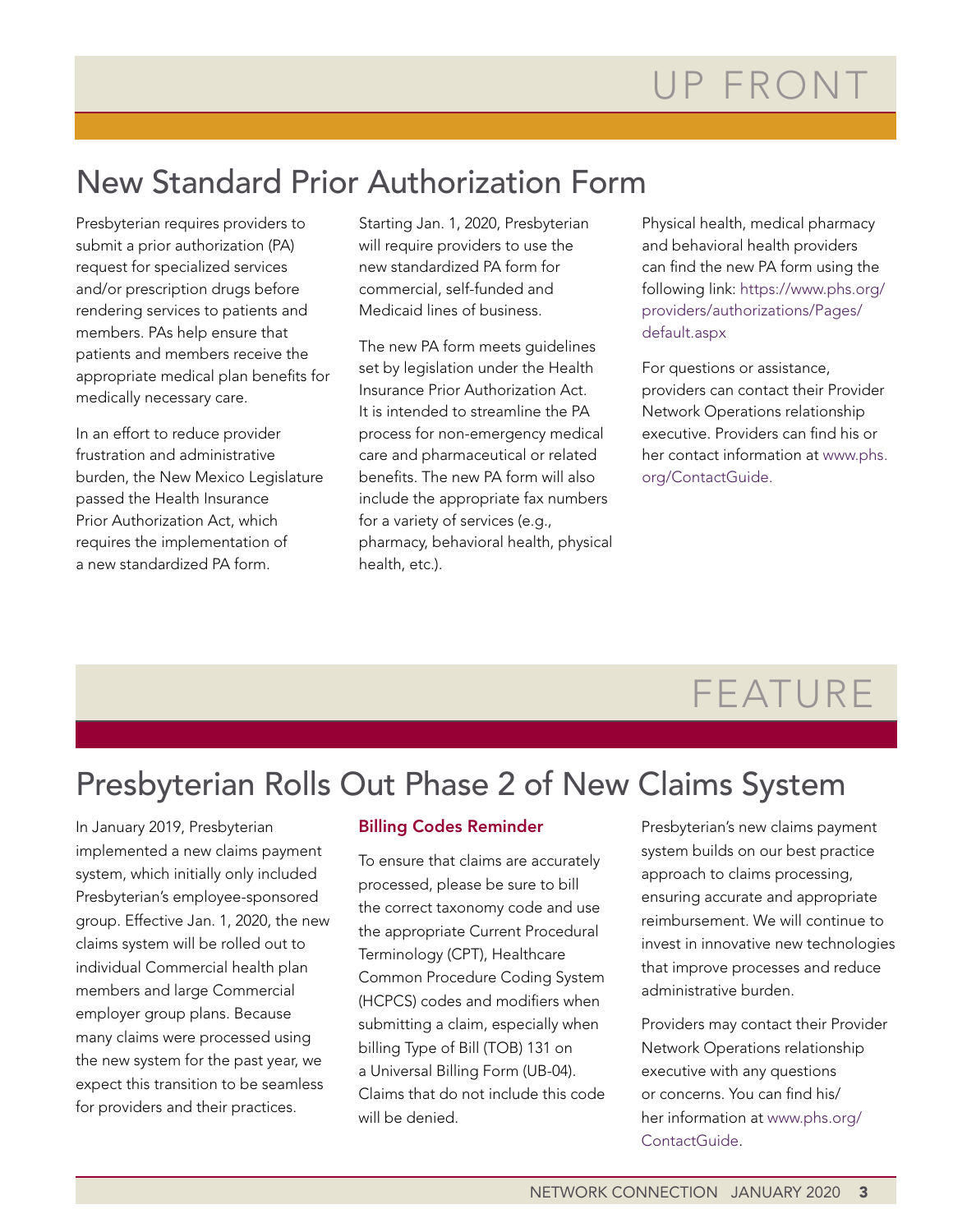### Presbyterian's Technology Assessment Committee Update

To keep up with today's continuously evolving medical technologies, Presbyterian formed the Technology Assessment Committee (TAC). Comprised of medical and behavioral health professionals from across the organization, the TAC acts in an advisory role to Presbyterian Health Plan, Inc. and Presbyterian Insurance Company, Inc. (Presbyterian).

The committee facilitates discussions on new technologies, continually monitors new technological developments and examines new applications of current technologies. The TAC presents technology and recommendations to the Clinical Quality/Utilization Management

Committee (CQUMC) when a drug, device, medical treatment or procedure is experimental or investigational in nature and is beneficial to members. The CQUMC assesses whether new technologies are appropriate as covered benefits for health plan members.

A variety of situations can trigger TAC reviews, including but not limited to the following:

- Medicare/Medicaid coverage updates.
- Medical literature reviews.
- Changes to current research or recommendations.
- Practitioner/member requests.
- Denials/appeals trending.
- Coverage decisions.

TAC decisions are communicated to all providers through the bimonthly publication of the Network Connection provider newsletter and as Medical Policies at [www.phs.](http://www.phs.org) [org.](http://www.phs.org) Hard copies of Medical Policies are also available to providers by contacting Provider Network Operations at (505) 923-5141.

#### Get Involved

Presbyterian invites all providers to participate in the TAC as part of their commitment to quality improvement. Those who wish to volunteer may contact the Medical Benefits/Tech Coordinator at (505) 923-8501 to begin the application process.

## Well-Child Care Checkups and Oral Health

Early childhood care is important for the developmental health and wellness of our youngest members. Well-child checkups are intended to assess a child's physical and mental development from infancy through adolescence. It is important that children receive regular and recommended health checkups.

As part of a child's comprehensive well-child checkup, we encourage all providers to emphasize the importance of oral health to the child's parents or legal guardians. This year, our Quality department will take additional steps to ensure physical health checkups are completed and confirm that our young members receive annual oral health checkups with their assigned dentist. If the member does not have a dentist, we ask that providers help him or her locate one or make a referral.

With the help of providers, we can achieve excellent comprehensive health standards and care for every member. If you have any questions, please contact Presbyterian's Quality Performance Improvement Department at (505) 923-5017 or by email at [performanceImp@phs.org](mailto:performanceImp@phs.org).

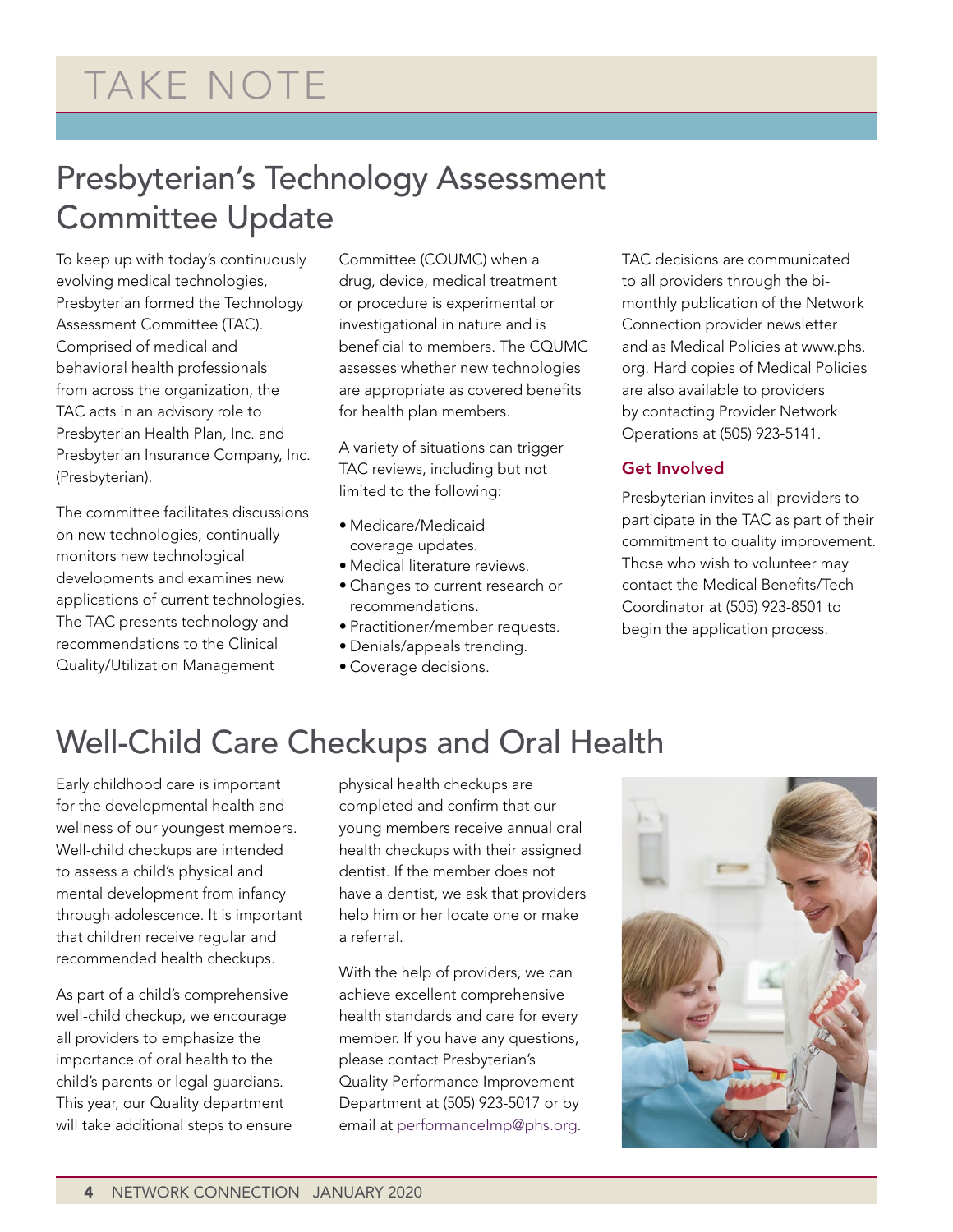# TAKE NOTE

### Anitdepression Medication Adherence



Presbyterian Health Plan, Inc. and Presbyterian Insurance Company Inc. (Presbyterian) are dedicated to addressing the insufficient treatment of major depression for our members and patients. Presbyterian supports evidence-based care for patients and members with a major depression diagnosis. That care includes antidepressant medication management and adherence.

One of the ways we assess antidepressant medication management and adherence is through the Healthcare Effectiveness Data and Information Set (HEDIS), a widely used set of quality measures from the National Committee for Quality Assurance (NCQA). HEDIS includes a measure that assesses adherence to best practice protocols regarding follow-up care for adults

who receive medication for major depression. Medication adherence is documented through claims submitted by pharmacies.

#### Understanding the Antidepressant Medication Adherence Measure

Patients and members are placed in an acute or continuation adherence category based on the following criteria:

- Acute adherence: Members who are 18 years old or older with a major depression diagnosis and who started antidepressant medication for the first time and remained on the medication for at least 12 weeks.
- Continuation adherence: Members who are 18 years old and older with a major depression diagnosis and started and

remained on an antidepressant drug/medication for 180 days.

Providers must ensure that a patient or member is placed in the appropriate category in order to meet targets for this measure.

#### Antidepressant Medication Adherence Rates

Presbyterian's goal is to meet or exceed the regional benchmarks for this measure. Providers who meet these established measures have a positive effect on patient and member outcomes.

If you would like to discuss group rates with a Presbyterian medical director, please contact Presbyterian's Quality Performance Improvement department at (505) 923-5017 or email at [performanceimp@phs.org.](mailto:performanceimp@phs.org)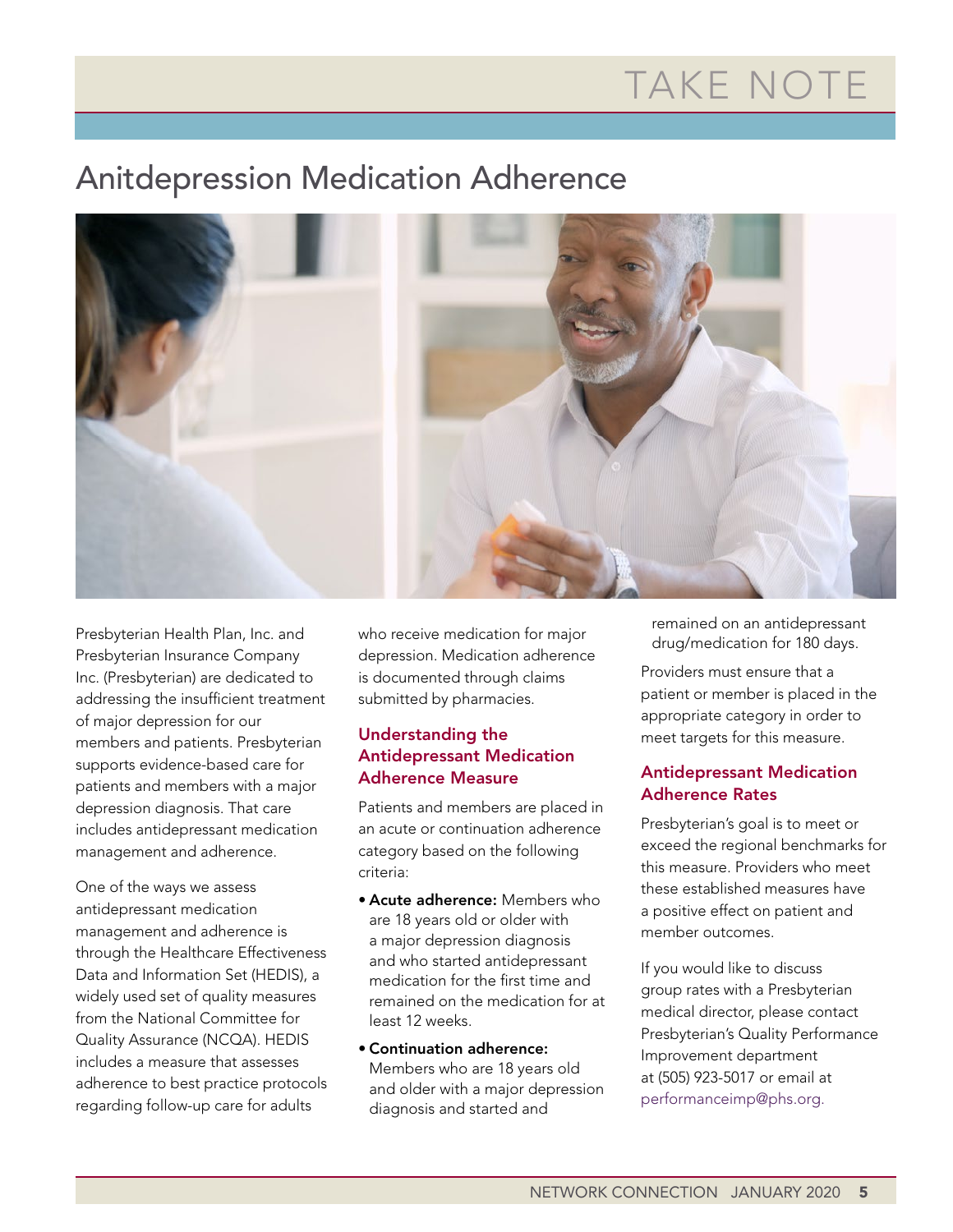## Centennial Care Clinical Operations Overview

The Presbyterian Centennial Care Clinical Operations department is available to help members improve their health and to make it easier for providers to connect with a member's care team. Our Clinical Operations staff includes doctors, nurses, social workers and other health professionals. They are trained to support the member, the member's primary care provider (PCP) and other providers to ensure our members remain healthy and as functional as possible in the community.

Please see the categories below for more detailed descriptions about how the Clinical Operations department works to ensure members receive the best care.

#### Care Coordination

Care Coordination is how Presbyterian Centennial Care manages the member's medical, behavioral and long-term care needs, whether in the hospital, facility or at home. Our Care Coordination team is comprised of nurses, licensed social workers and other health experts.

Our care coordinators conduct home and telephonic visits with members to complete a comprehensive needs assessment (CNA). A membercentric, comprehensive care plan is then developed with the member, caregiver and provider(s) to ensure that identified needs are addressed. Members who are appropriate

for Care have complex needs, functional concerns and physical or behavioral needs. To refer a member to Care Coordination, please call our intake line at (505) 923-8858 or 1-866-672-1242.

### Utilization Management

Presbyterian follows utilization management (UM) guidelines to ensure that our members receive the right care, in the right place, at the right time. UM decision-making is based on appropriateness of care and services as well as the benefits covered under the member's plan. This process includes the following:

- Prior authorization.
- Concurrent review.
- Retrospective review.

### Prior Authorization

Some healthcare services require a prior authorization from Presbyterian Centennial Care. This means that Presbyterian Centennial Care nurses and physicians check to make sure that the service is a benefit and medically necessary. For a list of services requiring prior authorization, go to [www.phs.org/providers](https://www.phs.org/providers/Pages/default.aspx) or contact the Provider CARE Unit at (505) 923-5757 or 1-888-923-5757.

### Concurrent Review

Through concurrent review, nurses work with discharge planners at hospitals or other facilities. They ensure the member is at the appropriate level of care for his or her needs.

### Retrospective Review

During retrospective review, nurses review insurance claims to make sure that the most appropriate healthcare was received by the member. Presbyterian does not reward practitioners for issuing denials of coverage. Financial incentives for utilization management decisionmakers do not encourage decisions that result in underutilization.

We strive to improve the health of the patients, members and communities we serve and we thank providers for helping us achieve this goal.

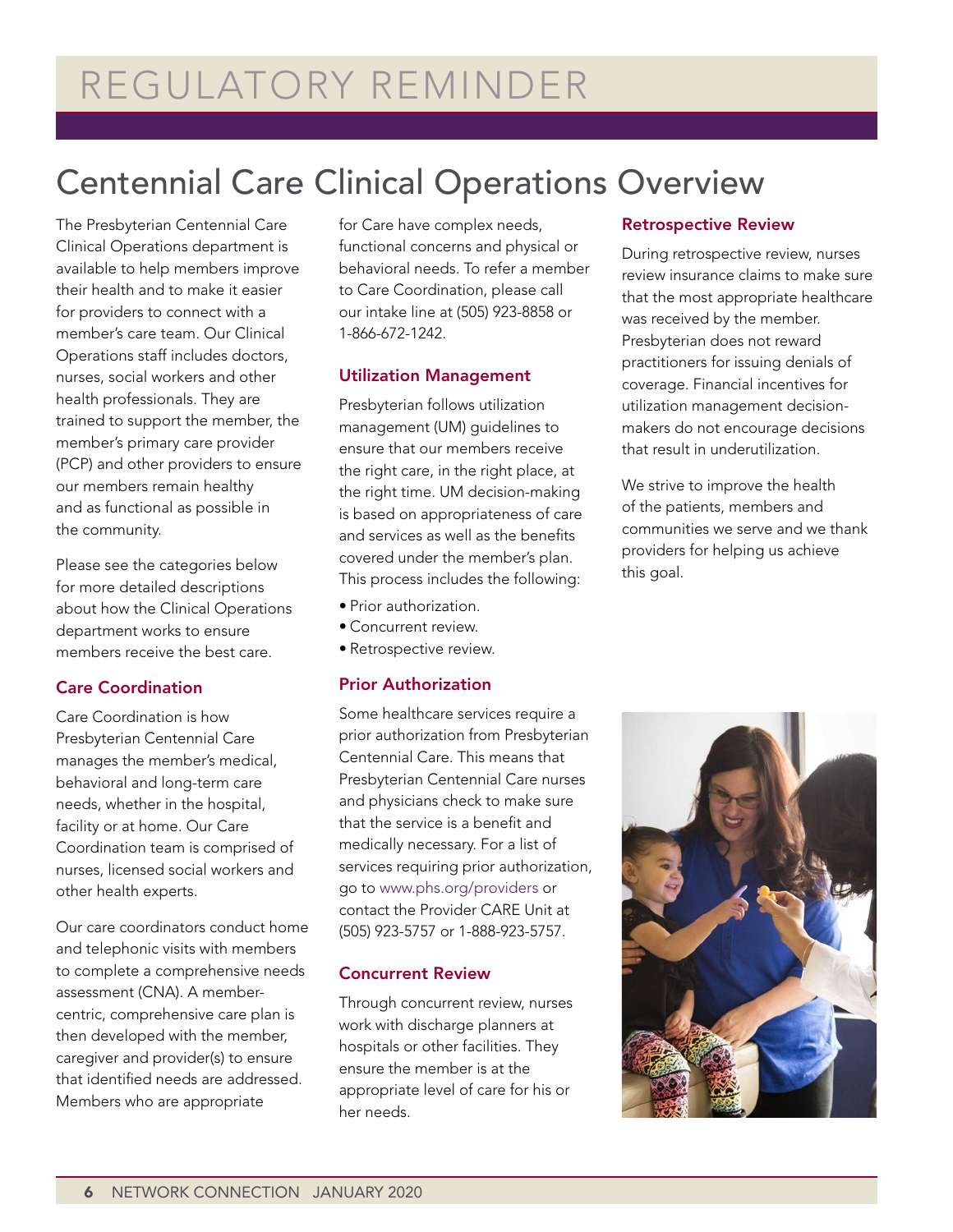O Z S A Q O X Z G C E V C C V Q T U C T D R T Q C C B N K U M O A T F Y T M H D Z E U W E I V E R R O H N U N G N G E E D Z G V T B F I I R K M F Z Y 5 E Y C O D U P G F O C N D C C N P Z D I M N K R Y T A I L N O I T A Z I L I T U E S U K A G O L H V N O L T E O R M V R G M P Z U N O P P A O M U L F O W Q E Q A I S P T Z I L T L E M S P I Y X H B T N A W X H C B I O M U G K R Y U D N J U A L F L O X O K B N W S P G P A B U D H M C L P R N X E S F H I Z Y I T Q P B W I K B T I N R K M M P C P R O V I D E R T W J C Z S L H T O Z C E W W R N H P 5 E H X C A K Y A J R V G S T Y K P T X L C U I Y T R A C U L Y J C R K B X C R D I O G X I T C F D N T C G F G S J L L E I P V O O O Y U U W A I X W U O W L X Y Q N T K N Q O O K N Q M Q M S B Q V T B M C O U D V W T U L G B O F C L X Y X D S G Z C

Adherence Authorization **Checkup** Claims Coordination

**Dualplus** Management Manual Members Prior

Provider Review Technology Utilization